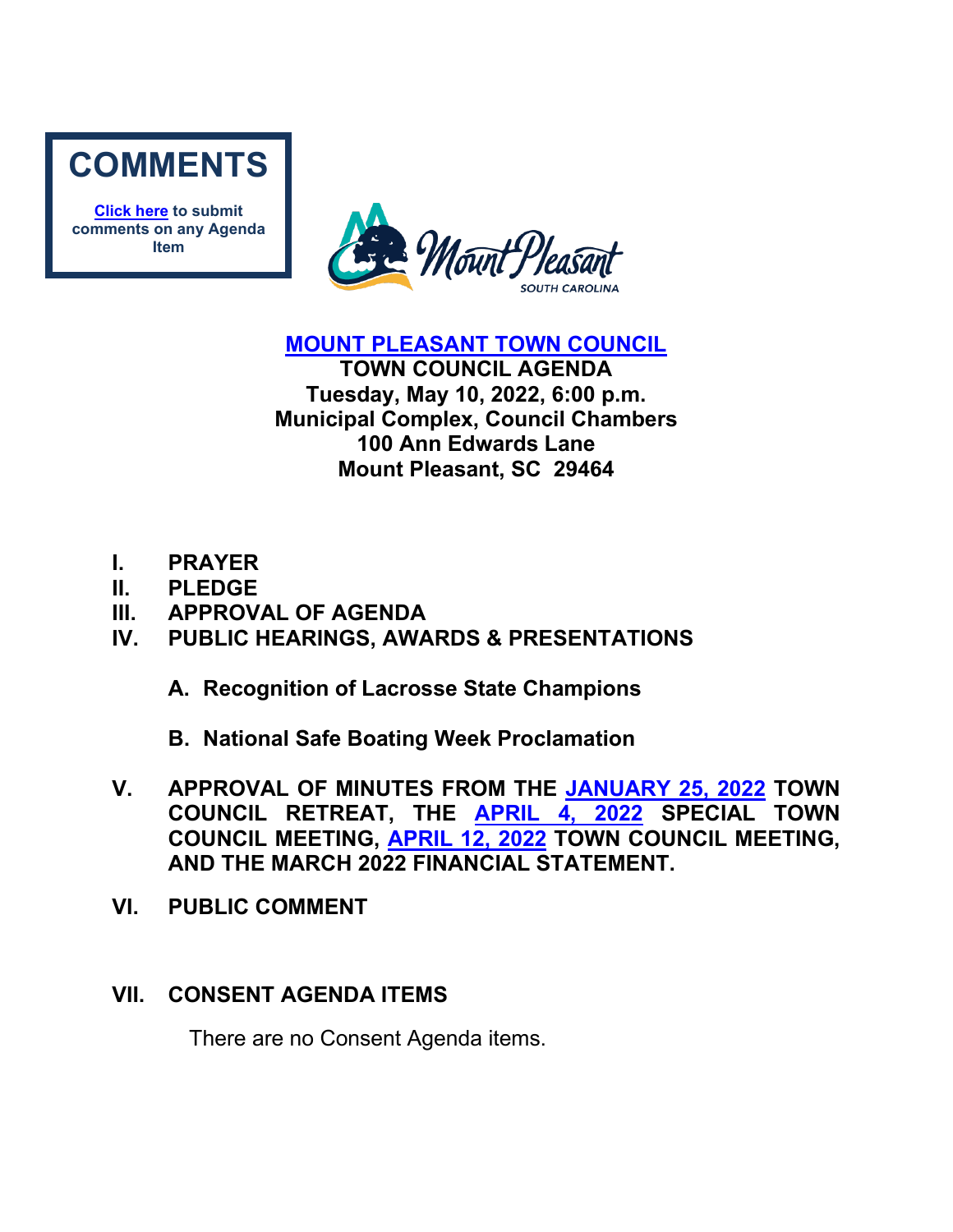#### **VIII. PLANNING**

### **A. NEW BUSINESS**

1. **First Reading:** An Ordinance providing for the annexation of an approximately 0.44 acre tract of land located at 1533 West Palmetto Fort Drive. [\(Ord. No. 22028\)](https://www.tompsc.com/DocumentCenter/View/41663/Ord-No-22028) **Planning Committee recommended approval 4-0** 

[May 2, 2022 Planning Committee Minutes](https://www.tompsc.com/AgendaCenter/ViewFile/Minutes/_05022022-1210)

2. **First Reading:** An Ordinance providing for the annexation of an approximately 0.67 acre tract of land located at 1545 North Lakeshore Drive. [\(Ord. No.](https://www.tompsc.com/DocumentCenter/View/41653/Ord-No-22029) 22029) **Planning Committee recommended approval 4-0** 

[May 2, 2022 Planning Committee Minutes](https://www.tompsc.com/AgendaCenter/ViewFile/Minutes/_05022022-1210)

3. **First Reading:** An Ordinance providing for the annexation of an approximately 0.61 acre tract of land located at 1549 North Lakeshore Drive. [\(Ord. No. 22030\)](https://www.tompsc.com/DocumentCenter/View/41654/Ord-No-22030) **Planning Committee recommended approval 4-0** 

[May 2, 2022 Planning Committee Minutes](https://www.tompsc.com/AgendaCenter/ViewFile/Minutes/_05022022-1210)

4. **First Reading:** An Ordinance providing for the annexation of an approximately 0.44 acre tract of land located at 2309 Ruffin Road. [\(Ord. No. 22031\)](https://www.tompsc.com/DocumentCenter/View/41655/Ord-No-22031) **Planning Committee recommended approval 4-0** 

[May 2, 2022 Planning Committee Minutes](https://www.tompsc.com/AgendaCenter/ViewFile/Minutes/_05022022-1210)

5. **First Reading:** An Ordinance to rezone from R-1, Low Density Residential District, to R-2, Low Density Residential District, an approximately 0.35-acre tract of land located at 653 Bank Street, identified by TMS No. 532-06-00-198. [\(Ord. No. 22032\)](https://www.tompsc.com/DocumentCenter/View/41656/Ord-No-22032) **Planning Commission recommended approval 8-0**; **Planning Committee recommended denial 4-0**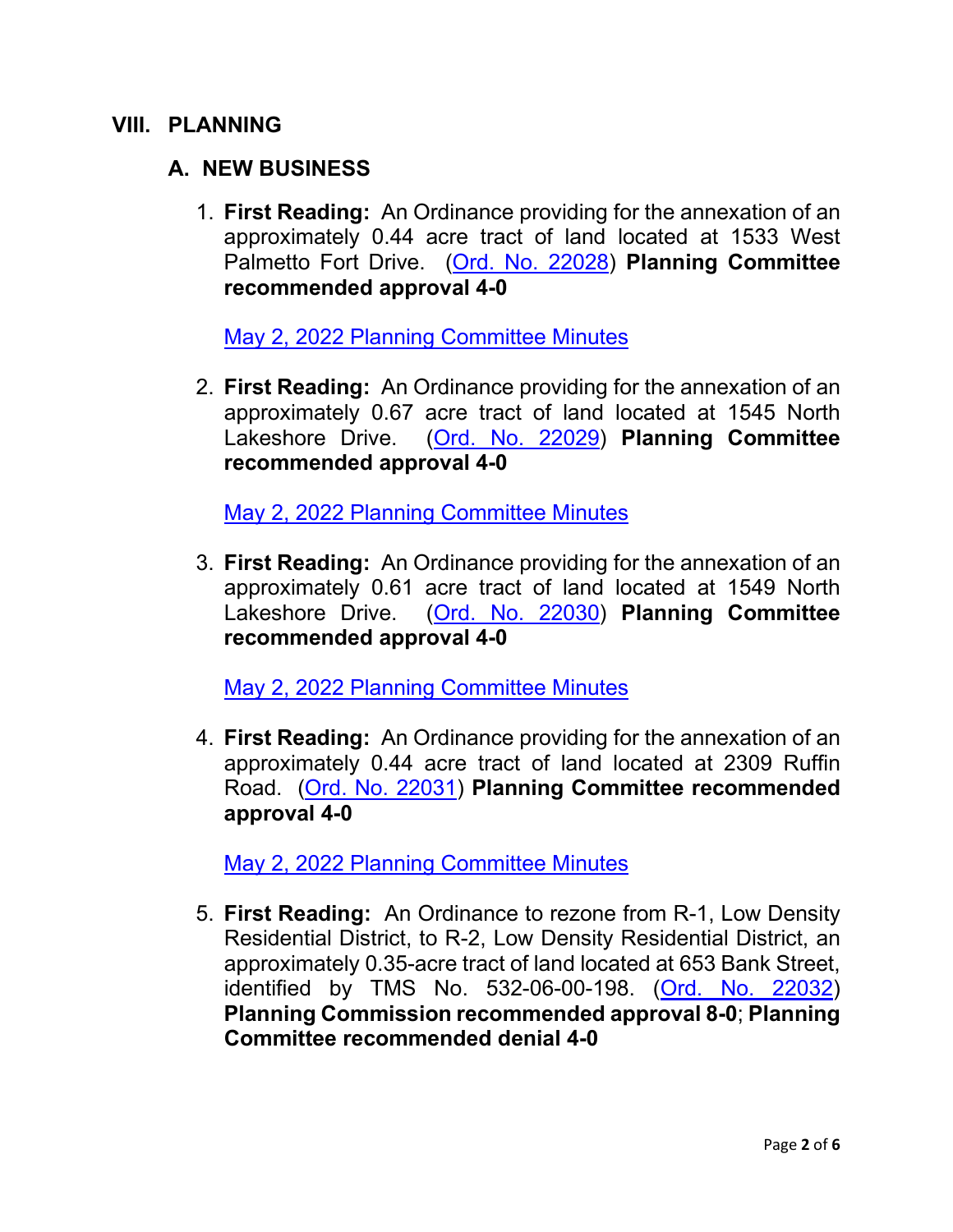[April 20, 2022 Planning Commission Minutes](https://www.tompsc.com/AgendaCenter/ViewFile/Minutes/_04202022-1188) [May 2, 2022 Planning Committee Minutes](https://www.tompsc.com/AgendaCenter/ViewFile/Minutes/_05022022-1210)

6. **First Reading:** An Ordinance to rezone from R-1, Low Density Residential District, to RC-2, Rural Conservation-2 District, an approximately 2.50-acre tract of land located at 1498 Old Rosebud Trail identified by TMS No. 615-00-00-311. [\(Ord. No.](https://www.tompsc.com/DocumentCenter/View/41657/Ord-No-22033)  [22033\)](https://www.tompsc.com/DocumentCenter/View/41657/Ord-No-22033) **Planning Commission recommended approval 8-0**; **Planning Committee recommended approval 4-0** 

[April 20, 2022 Planning Commission Minutes](https://www.tompsc.com/AgendaCenter/ViewFile/Minutes/_04202022-1188) [May 2, 2022 Planning Committee Minutes](https://www.tompsc.com/AgendaCenter/ViewFile/Minutes/_05022022-1210)

### **B. OLD BUSINESS**

1. **Final Reading:** An Ordinance providing for the annexation of an approximately 0.38 acre tract of land located at 2173 Annie Laura Lane. [\(Ord. No. 22023\)](https://www.tompsc.com/DocumentCenter/View/41249/Ord-No-22023) **Planning Committee recommended approval 4-0** 

[April 4, 2022 Planning Committee Minutes](https://www.tompsc.com/AgendaCenter/ViewFile/Minutes/_04042022-1187)

2. **Final Reading:** An Ordinance providing for the annexation of an approximately 0.31 acre tract of land located at 2175 Annie Laura Lane. [\(Ord. No. 22024\)](https://www.tompsc.com/DocumentCenter/View/41250/Ord-No-22024) **Planning Committee recommended approval 4-0** 

[April 4, 2022 Planning Committee Minutes](https://www.tompsc.com/AgendaCenter/ViewFile/Minutes/_04042022-1187)

3. **Final Reading:** An Ordinance providing for the annexation of an approximately 1.54 acre tract of land located on Billy Swails Blvd. [\(Ord. No. 22025\)](https://www.tompsc.com/DocumentCenter/View/41251/Ord-No-22025) **Planning Committee recommended approval 4-0**

[April 4, 2022 Planning Committee Minutes](https://www.tompsc.com/AgendaCenter/ViewFile/Minutes/_04042022-1187)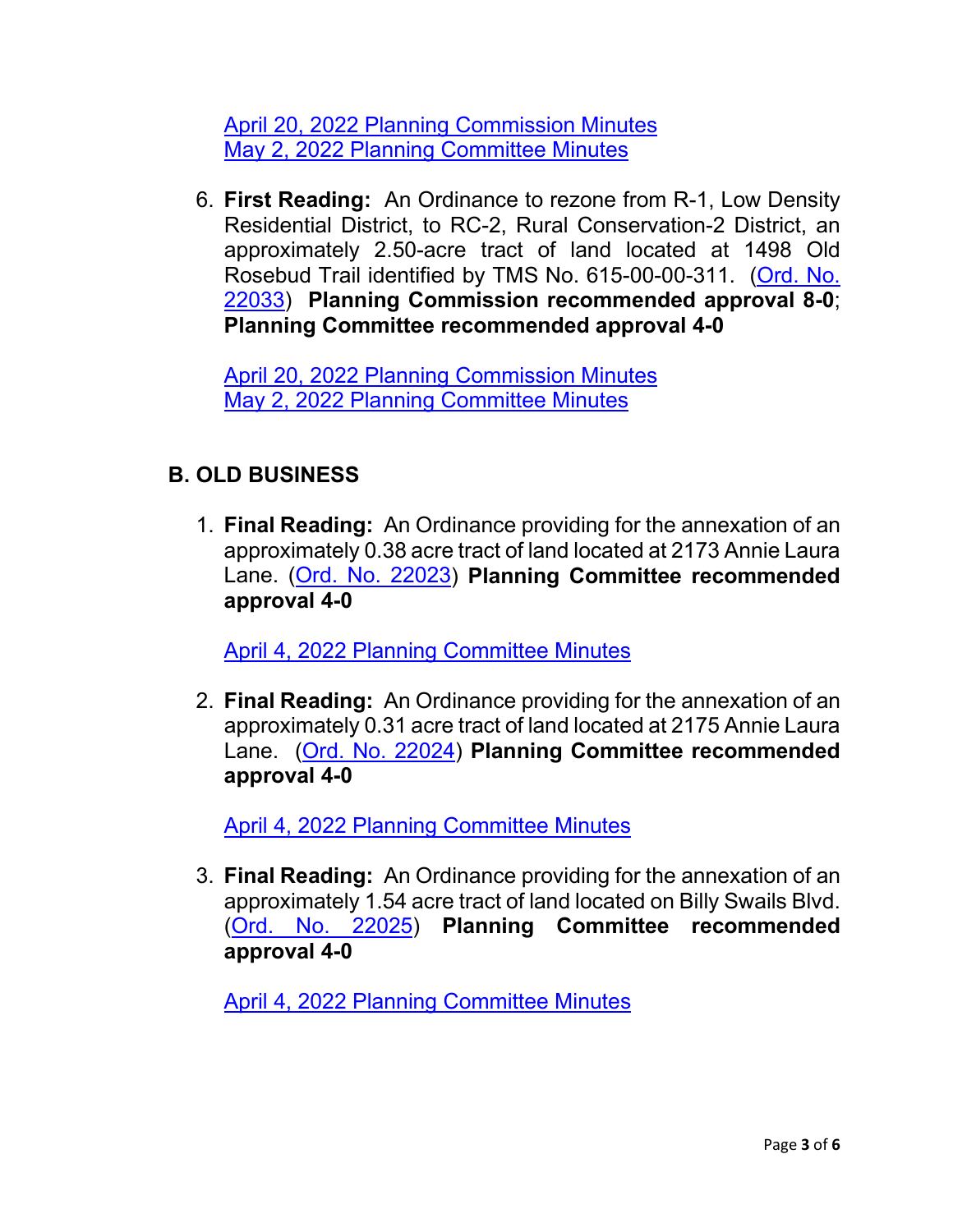4. **Final Reading:** An Ordinance to rezone from R-1, Low Density Residential District, to RC-2, Rural Conservation-2 District, an approximately 2.51-acre tract of land located at 1490 Old Rosebud Trail and identified by TMS No. 615-00-00-025. [\(Ord.](https://www.tompsc.com/DocumentCenter/View/41252/Ord-No-22026)  [No. 22026\)](https://www.tompsc.com/DocumentCenter/View/41252/Ord-No-22026) **Planning Commission recommended approval 8-0. Planning Committee recommended approval 4-0** 

[March 23, 2022 Planning Commission Minutes](https://www.tompsc.com/AgendaCenter/ViewFile/Minutes/_03232022-1171) [April 4, 2022 Planning Committee Minutes](https://www.tompsc.com/AgendaCenter/ViewFile/Minutes/_04042022-1187)

5. **Final Reading: Applicant requests Deferral.** An Ordinance providing for the annexation of an approximately 0.58 acre tract of land located at 1137 Louise Terrace. [\(Ord. No. 22020\)](https://www.tompsc.com/DocumentCenter/View/40831/Ord-No-22020) **Planning Committee recommended approval 4-0**

[February 28, 2022 Planning Committee Minutes](https://gcc02.safelinks.protection.outlook.com/?url=https%3A%2F%2Fwww.tompsc.com%2FAgendaCenter%2FViewFile%2FMinutes%2F_02282022-1162&data=04%7C01%7CCBarrett%40tompsc.com%7C5d4ae3f93072458c6ed708d9fd5a24e4%7C1625c41990b6460eafc73f4628c3f25d%7C0%7C0%7C637819385875051425%7CUnknown%7CTWFpbGZsb3d8eyJWIjoiMC4wLjAwMDAiLCJQIjoiV2luMzIiLCJBTiI6Ik1haWwiLCJXVCI6Mn0%3D%7C3000&sdata=axfyqsRvs5plDOrftfRaKYo0lN5W15YxnnDFpN6pg%2F8%3D&reserved=0)

# **IX. [COMMITTEE](https://www.tompsc.com/agendacenter) ACTION ITEMS**

# **A. Accommodations Tax Advisory Committee**

Approval of Funding Recommendations [Funding Recommendations](https://www.tompsc.com/DocumentCenter/View/41652/ATAC-Funding-Recommend) [Committee Report](https://www.tompsc.com/DocumentCenter/View/41651/ATAC-Action-Report)

# **B. Economic Development Committee**

Discussion and possible action regarding potential uses for Faison Road property.

# **C. Finance Committee**

Possible action regarding funding [Feasibility Studies](https://www.tompsc.com/DocumentCenter/View/41664/05-02-2022-Fin-Comm) for the undergrounding of powerlines in Hobcaw Point and The Groves

# **D. Health, Recreation and Events Committee**

a. Discussion on a Recreation Capital Project Referendum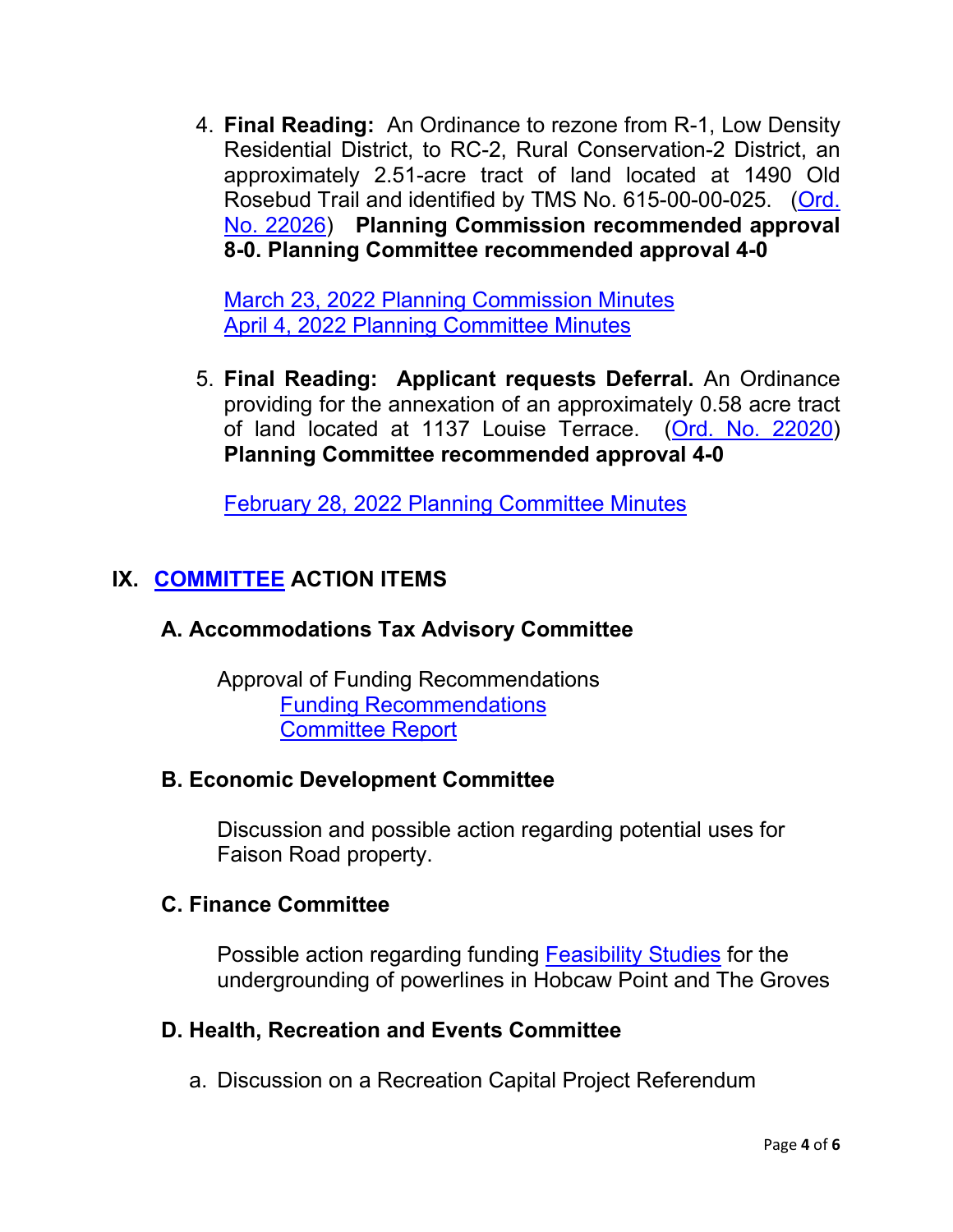b. Discussion and possible action to form a [Recreation Advisory](https://www.tompsc.com/DocumentCenter/View/41662/HRE-Report)  **[Commission](https://www.tompsc.com/DocumentCenter/View/41662/HRE-Report)** 

### **X. COUNCIL BUSINESS**

#### **A. New Business**

1. **Adoption:** A Resolution authorizing the Interlocal Agreement for Automatic Aid and Response between the City of North Charleston, City of Charleston, St. Andrews Public Safety District, St. Johns Fire District, St. James Public Service District, and the Town of Mount Pleasant. [\(R.22051\)](https://www.tompsc.com/DocumentCenter/View/41687/Resolution-No-R22051)

[May 2, 2022 Fire Committee Minutes](https://www.tompsc.com/AgendaCenter/ViewFile/Minutes/_05022022-1205)

2. **Adoption:** A Resolution by the Town of Mount Pleasant, South Carolina, making a Declaration of Intent to enter into Lease Purchase Agreements. [\(R.22052\)](https://www.tompsc.com/DocumentCenter/View/41660/Resolution-No-R22052)

[May 2, 2022 Budget Committee Minutes](https://www.tompsc.com/AgendaCenter/ViewFile/Minutes/_05022022-1207)

3. **Adoption:** A Resolution to adopt the Capital Improvement Plan for the Town of Mount Pleasant for the fiscal years 2023 through 2027. [\(R.22053\)](https://www.tompsc.com/DocumentCenter/View/41661/Resolution-No-R22053)

[May 2, 2022 Budget Committee Minutes](https://www.tompsc.com/AgendaCenter/ViewFile/Minutes/_05022022-1207)

4. **First Reading:** An Ordinance amending Section 51.092 of the Mount Pleasant Code of Ordinances entitled *Annexation for Sewer Service.* [\(Ord. No. 22034\)](https://www.tompsc.com/DocumentCenter/View/41688/Ord-No-22034)

[May 2, 2022 Police, Judicial & Legal Committee Minutes](https://www.tompsc.com/AgendaCenter/ViewFile/Minutes/_05022022-1206) [May 2, 2022 Water Supply and Resources Committee Minutes](https://www.tompsc.com/AgendaCenter/ViewFile/Minutes/_05022022-1208)

#### **B. Old Business**

**Final Reading:** An Ordinance to adopt and appropriate a budget for the Town of Mount Pleasant for fiscal year 2023 (July 1, 2022 through June 30, 2023). [\(Ord. No. 22027\)](https://www.tompsc.com/DocumentCenter/View/41253/Ord-No-22027)